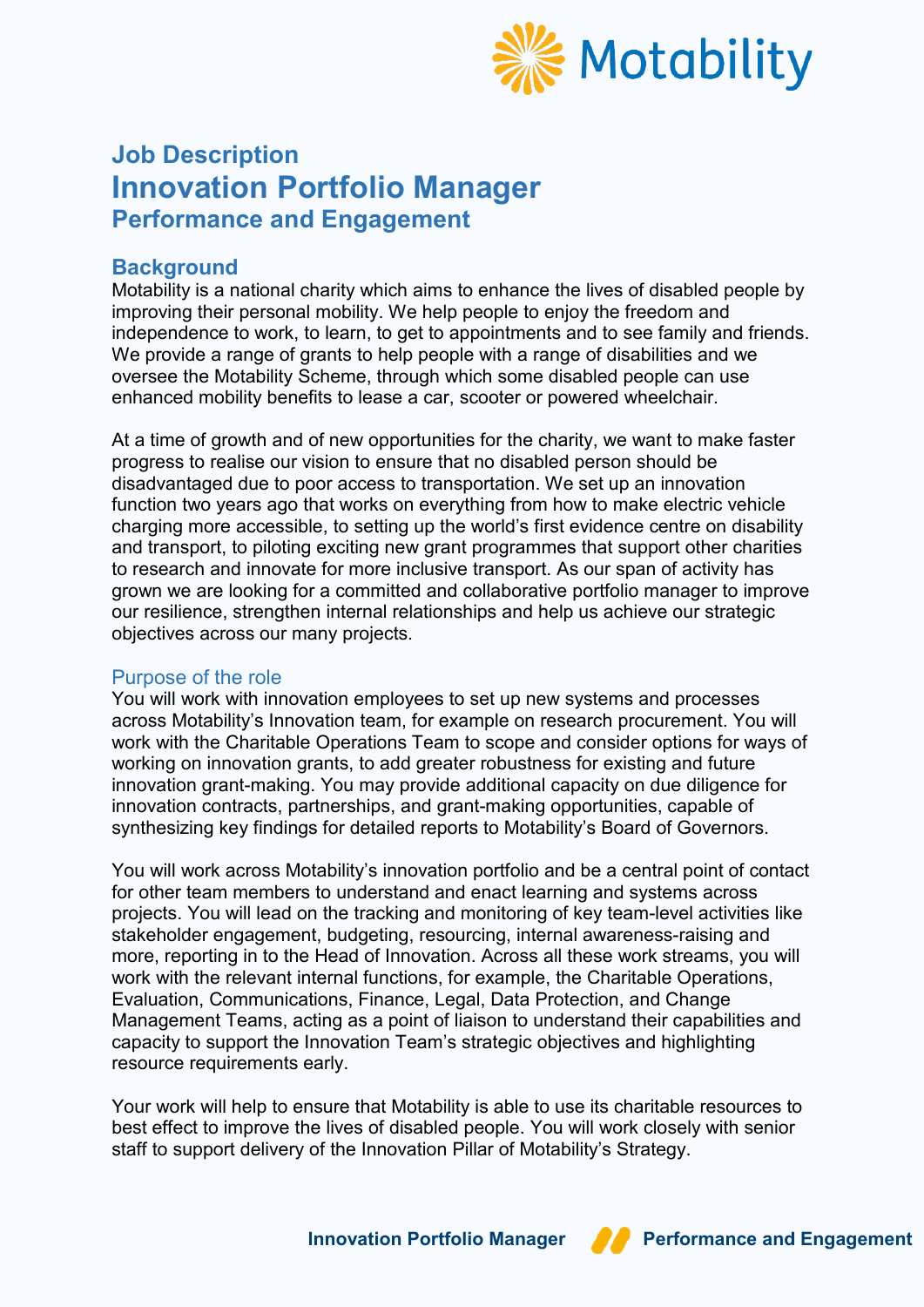

# **Key Accountabilities**

- Drive the delivery and tracking of innovation projects at a portfolio level.
- Set up new systems and processes to support specific innovation activities, for example, formalising our approach to commissioning research.
- Scope, propose and implement ways of working on innovation grants.
- Provide capacity for due diligence on innovation contracts, partnerships, and grant-making opportunities, sharing findings with senior executives and Motability's Board.
- Work closely with other Motability teams, such as Evaluation, Finance, Communications, Data Protection, and Change Management, to determine best ways of collaborating, give early sight of future capability and capacity that is needed to support strategic innovation objectives, and determine where additional expertise may be needed.
- Lead on the tracking and monitoring of innovation activity at the team, rather than individual project level.

## **Capabilities Profile**

#### Essential:

- At least two years' experience in project, portfolio or programme management roles, preferably in the charity sector.
- Ability to manage multiple complex and simultaneous projects, meeting agreed deadlines.
- Ability to set up new systems and ways of working.
- Expertise in carrying out due diligence, particularly in a grant-making context.
- Highly IT literate with extensive experience of Microsoft Office, particularly Excel and PowerPoint.
- Ability to work closely and build strong relationships with Motability colleagues and build greater understanding of the needs of the innovation function.
- Ability to work at a high pace and in an agile manner, thriving on a quickly-moving and ever-changing environments.

#### Desirable:

- Ability to effectively line manage junior staff.
- Understanding of the disability and transport space and key opportunities/issues.
- Experience of a corporate services role or of working closely and collaboratively with finance, legal and governance teams.

### **Reporting line, structure, key working relationships**

#### Reporting line:

Reports to: Head of Innovation.

#### Key Interfaces:

Director of Performance and Engagement, other Innovation Team members, other Motability Teams, other charities and foundations.